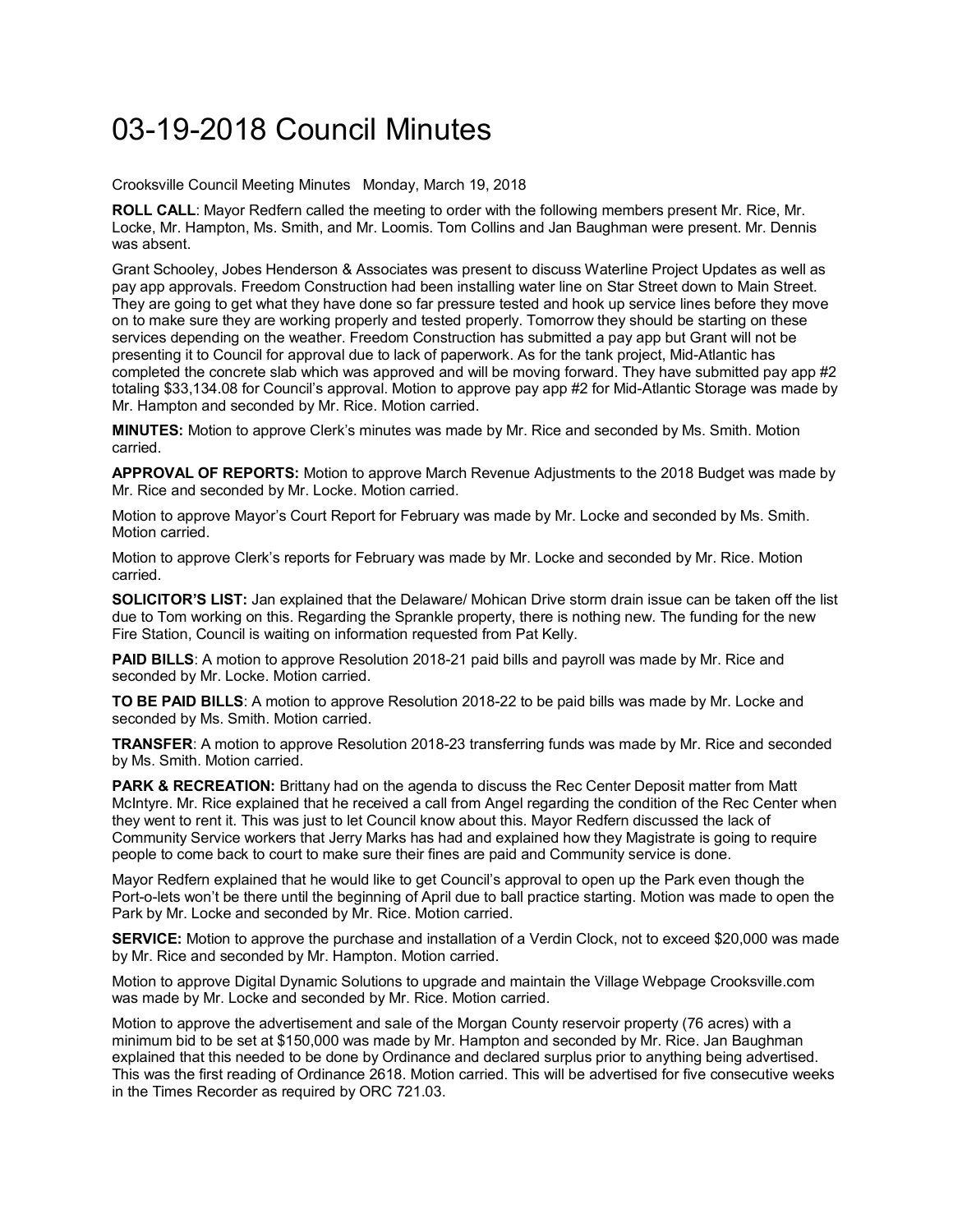**SAFETY:** Dan Rodgers was present to introduce two new applications for the Crooksville Part Time EMS.

Mike Fulk introduced himself to Council and that he is a paramedic. Motion was made to approve adding Mike Fulk to the Part Time EMS pending verification by Mr. Rice and seconded by Ms. Smith. Motion carried.

Sara Woodward was present to introduce herself to Council and she is a paramedic as well. Motion was made to approve adding Sara Woodward to the Part Time EMS pending verification by Mr. Rice and seconded by Mr. Locke. Motion carried.

**LEGISLATIVE:** Motion to accept the second reading of Resolution 2018-20, a Resolution that the Crooksville Mayor's Court Shall Accept the Filing of a Traffic Citation or Criminal Citation that is produced by Computer or other Electronic Means was made by Mr. Locke seconded by Mr. Rice. Motion carried.

Motion to accept the second reading of Ordinance 2616, an Ordinance Approving, Adopting, and Enacting American Legal Publishing's Ohio Basic Code, 2018 Edition was made by Mr. Hampton and seconded by Mr. Rice. Motion carried.

Motion to suspend the rules for Resolution 2018-24, a Resolution Authorizing a Request for Donation of Property from the State of Ohio and Approving Plat, Legal Description, and Special Conveyance Covenants and Declaring it an Emergency was made by Mr. Locke and seconded by Mr. Rice. Motion carried.

Motion to accept Resolution 2018-24, a Resolution Authorizing a Request for Donation of Property from the State of Ohio and Approving Plat, Legal Description, and Special Conveyance Covenants and Declaring it an Emergency was made by Mr. Locke and seconded by Ms. Smith. Motion carried.

Motion to suspend the rules for Resolution 2018-25, a Resolution Authorizing the Lease/Purchase Financing of a new EMS Truck with the Community Bank and Declaring it an Emergency was made by Mr. Locke and seconded by Mr. Loomis. Motion carried.

Motion to accept Resolution 2018-25, a Resolution Authorizing the Lease/Purchase Financing of a new EMS Truck with the Community Bank and Declaring it an Emergency was made by Mr. Locke and seconded by Ms. Smith. Motion carried.

Motion to suspend the Rules for Ordinance 2617, an Ordinance to amend the 2018 Budget and Appropriations as an Emergency was made by Mr. Locke and seconded by Mr. Rice. Motion carried.

Motion to accept Ordinance 2617, an Ordinance to amend the 2018 Budget and Appropriations as an Emergency was made by Mr. Loomis and seconded by Ms. Smith. Motion carried.

## **OTHER OLD BUSINESS:** Nothing.

## **NEW BUSINESS:** Nothing.

**EXECUTIVE SESSION:** Motion to go into executive session per ORC 121.22 (3) for Possible Litigation was made by Mr. Rice and seconded by Ms. Smith. Motion carried.

Mayor Redfern stated that since the Park has been opened, he wanted to know if Rick should be brought back. Council stated that Tom knows when to.

Jan stated that after looking back through emails, it was discussed about keeping easements for the reservoirs. She wanted to know if the Village would like to keep these or if they would like to discuss and let her know. Tom stated that he will have to disclose the reports given to the Village from the Division of dams. Tom doesn't believe that we will need to reserve any easements.

Mr. Loomis asked about Christy Catalytics and if Tom had received the email from him regarding the only question they had. Christy Catalytics would like to change from installing storm drains in Village designated alleys to install new storm drains as specified by a professional engineer. Tom stated that he would say no but he does not have a vote in it. They discussed this in further detail about both sides views on why the storm drains should be placed in their requested areas. Mr. Hampton stated that every time the Village agrees to something, Christy Catalytics changes something. Jan explained to Mr. Loomis that from her view, and with all that Tom has had her working on a draft resolution, the Village has already agreed to what they were wanting. Jan explained that until the surveys and drawings are done, it cannot be completed. She told them that they can request their engineer to do this the way the Village is requesting or submit plans the way the Village wants as well as show the other way. Council can look at both and then they take what they can get. Mr. Loomis stated that if they were sure that they were going to get the top of the ground, they would move forward but don't want to spend money and then be told know. The Village has already agreed to giving up the top of the